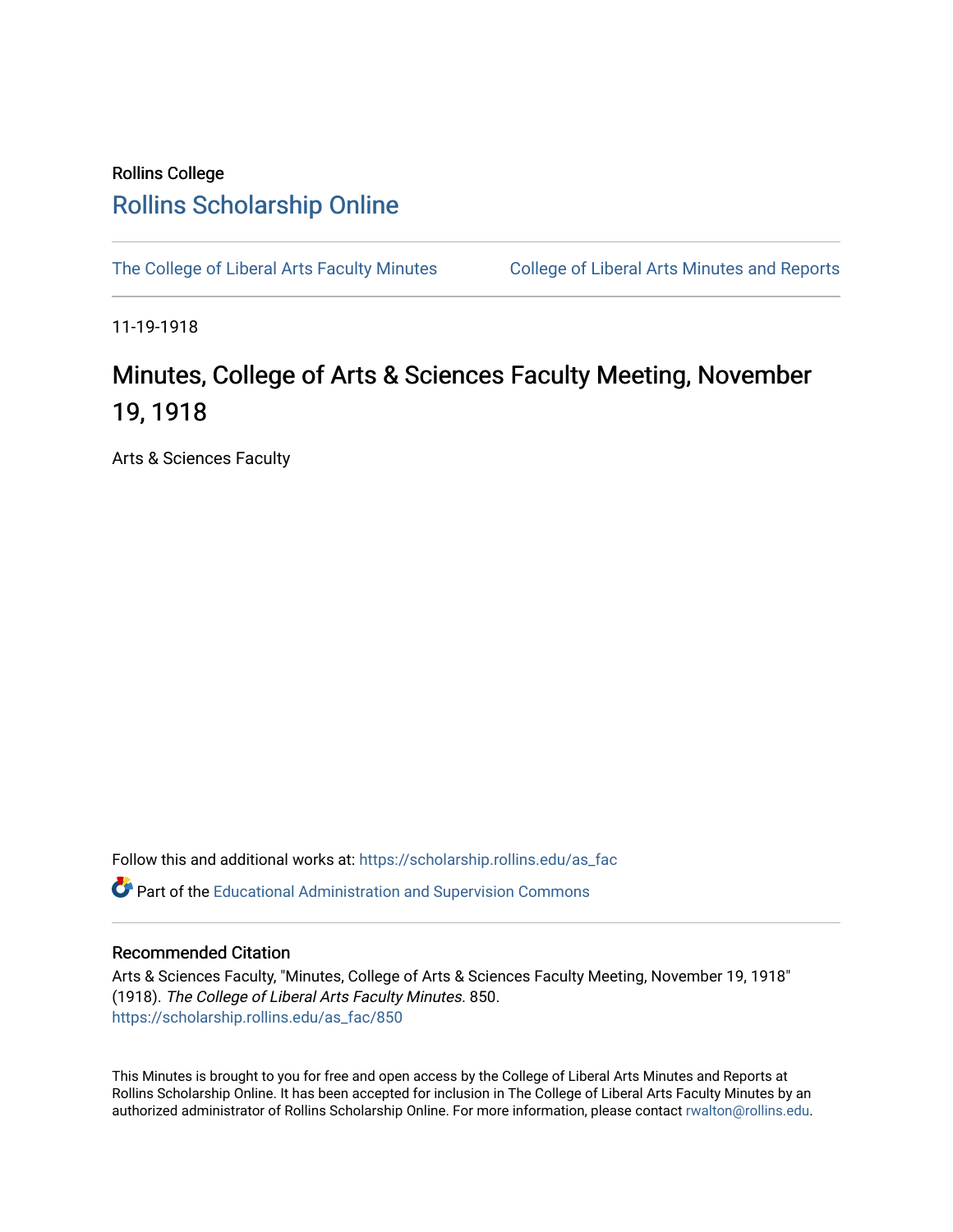The Eighth meeting of the Faculty for the year was held Nov. 19th, 1918, at four oVclock, Dr. French presided and opened the meeting with prayer.

*fl* 

 $\frac{1}{101}$ 

Members present: Dr.French

Dr.Hoyt Prof.Hochstetler Prof.Dresch Prof',Blair Prof.Keeler Miss Bellows Miss O'Neal Miss Gladwin Miss Watkins Miss Eckerson Mrs ,Roberta

Prof.Boggs

Prof.Hochstetler reported on failures of students. Prof. Hochstetler ,Miss Bellows and Prof. Boggs were appointed a committee to canvass the whole situation, map out a course of proceedure, put it in operation,and report at the next meeting.

The question of order in the Library was discussed. The Library Committee was directed to formulate rules to secure order.

Rules were made for College dances that the attendance